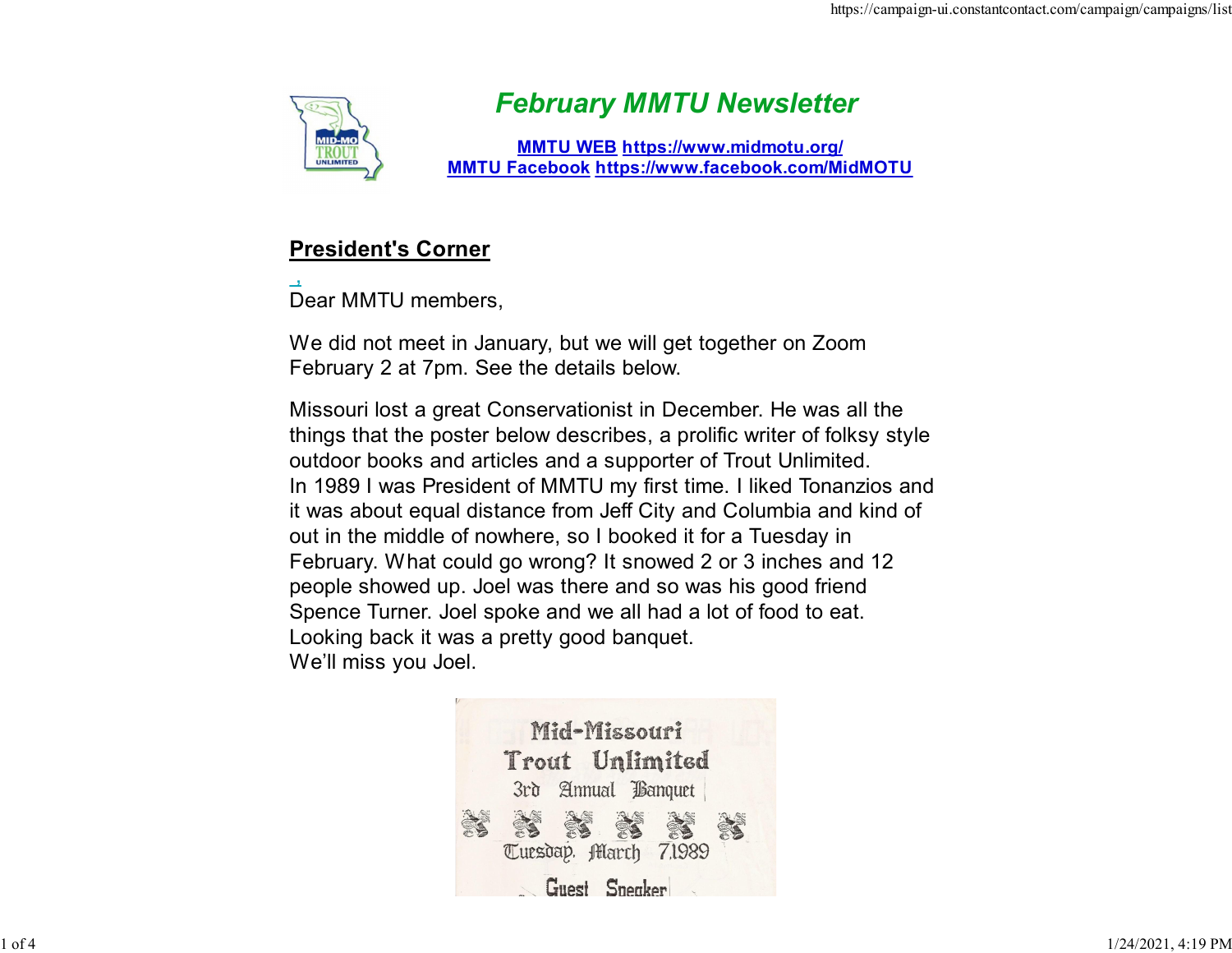

Thanks for your patience with Covid. Keep in touch and we will get together in person when it is safe. Looking forward to seeing you on Zoom February 2.

Sincerely, John Wenzlick

Jeff Holzem show slides of two trips to Alaska. He was fortunate enough to fish with our president in 2018 and John will provide commentary. Jeff was also fortunate to fish there with the Capital City Flyfishers president, Greg Curtain, in 2019. Greg is not yet a TU member. I invited him to attend our meeting. He can keep me honest and you can encourage him to join.

Doug's Zoom is only available for 40 minutes, so he scheduled two sessions. . This the information for the first:

Topic: MMTU Meeting Time: Feb 2, 2021 07:00 PM Central Time (US and Canada)

Join Zoom Meeting https://us04web.zoom.us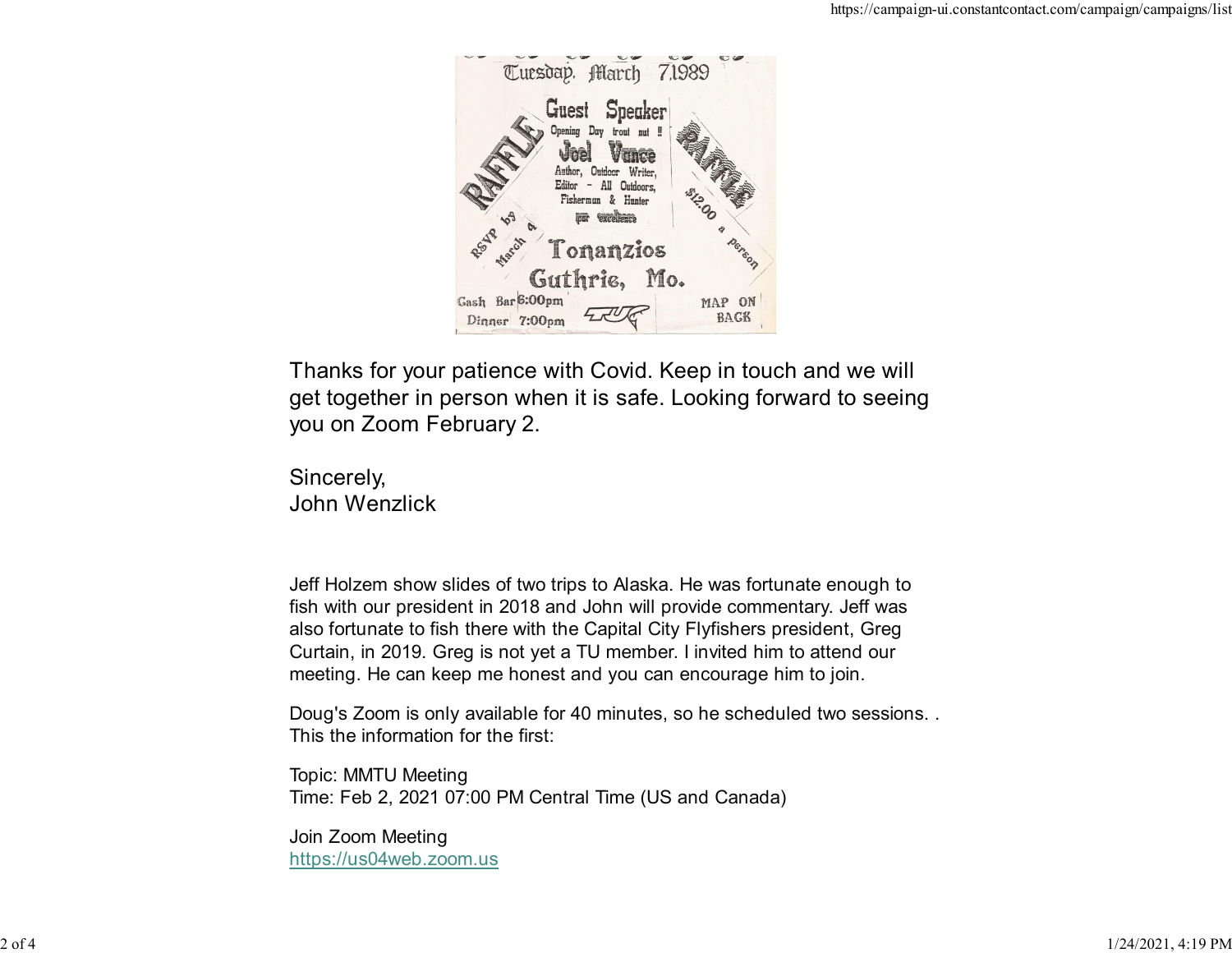/j/71396418565?pwd=Q3ExTjByVDQ0dVVIVzRPZGtZZlRjZz09

Meeting ID: 713 9641 8565 Passcode: C0vGSD

If we run out of time on the first meeting, please rejoin with the information below:

Time: Feb 2, 2021 07:40 PM Central Time (US and Canada)

Join Zoom Meeting https://us04web.zoom.us /j/77542928669?pwd=MlJEWEczNEFqc21ab25DS3dqUy9hZz09

Meeting ID: 775 4292 8669 Passcode: ZyE9A4

## Conservation Appeal

Chris Wood and Stevie Moyer met with incoming environment officials and expressed optimism about cooperation on key conservation initiatives. I think it is likely climate legislation will pass this year. We should have an opportunity to support a bill similar to the Energy Innovation Act, which TU National and our chapter endorsed in 2020.

I hope everyone is getting so time to fish during this unusually warm winter. I am enjoying catch and release at McKay Lake.

Stay safe and share your stories and pictures for the newsletter, web